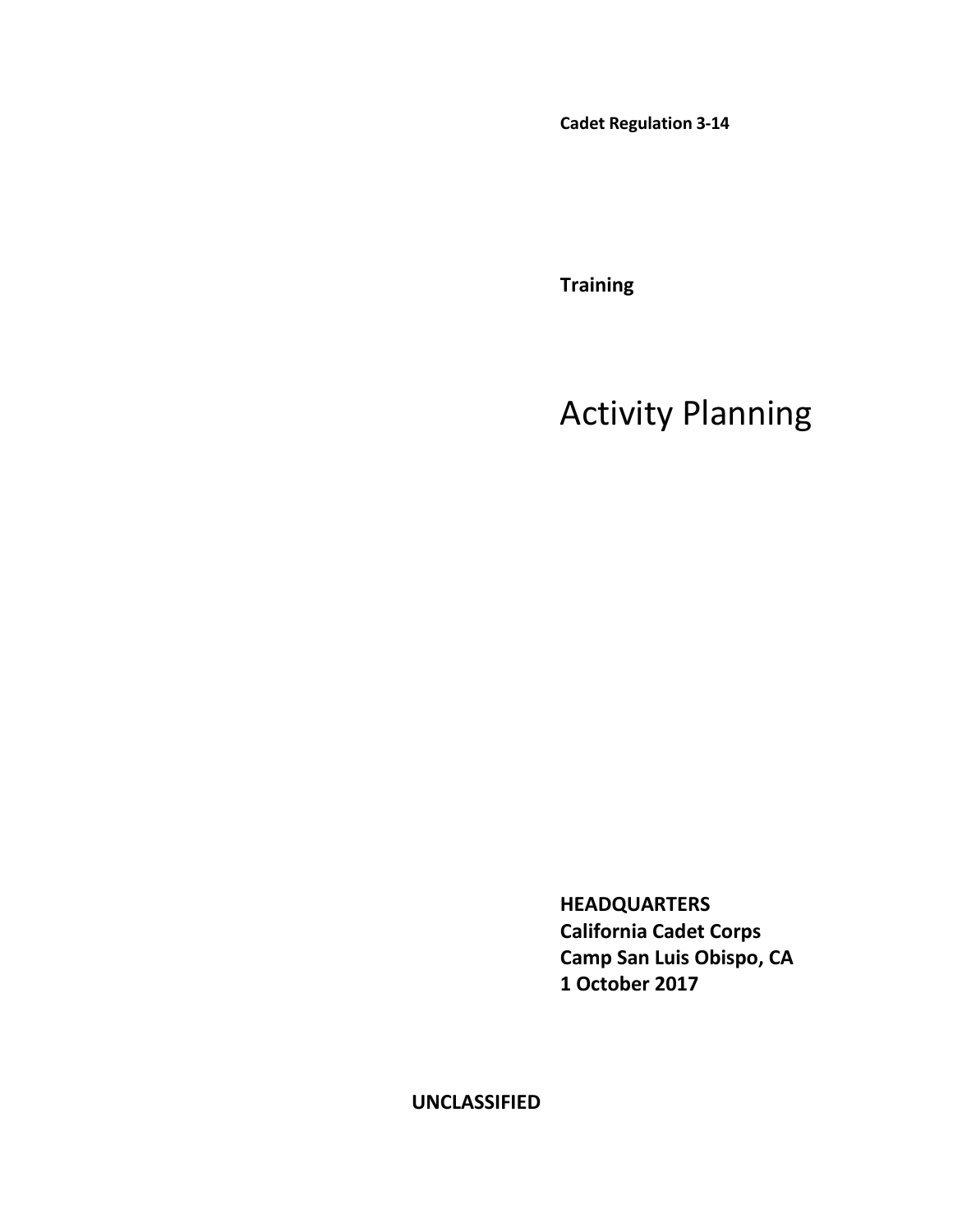# *SUMMARY of CHANGE*

**CR 3-14 Activity Planning**

This is a new regulation.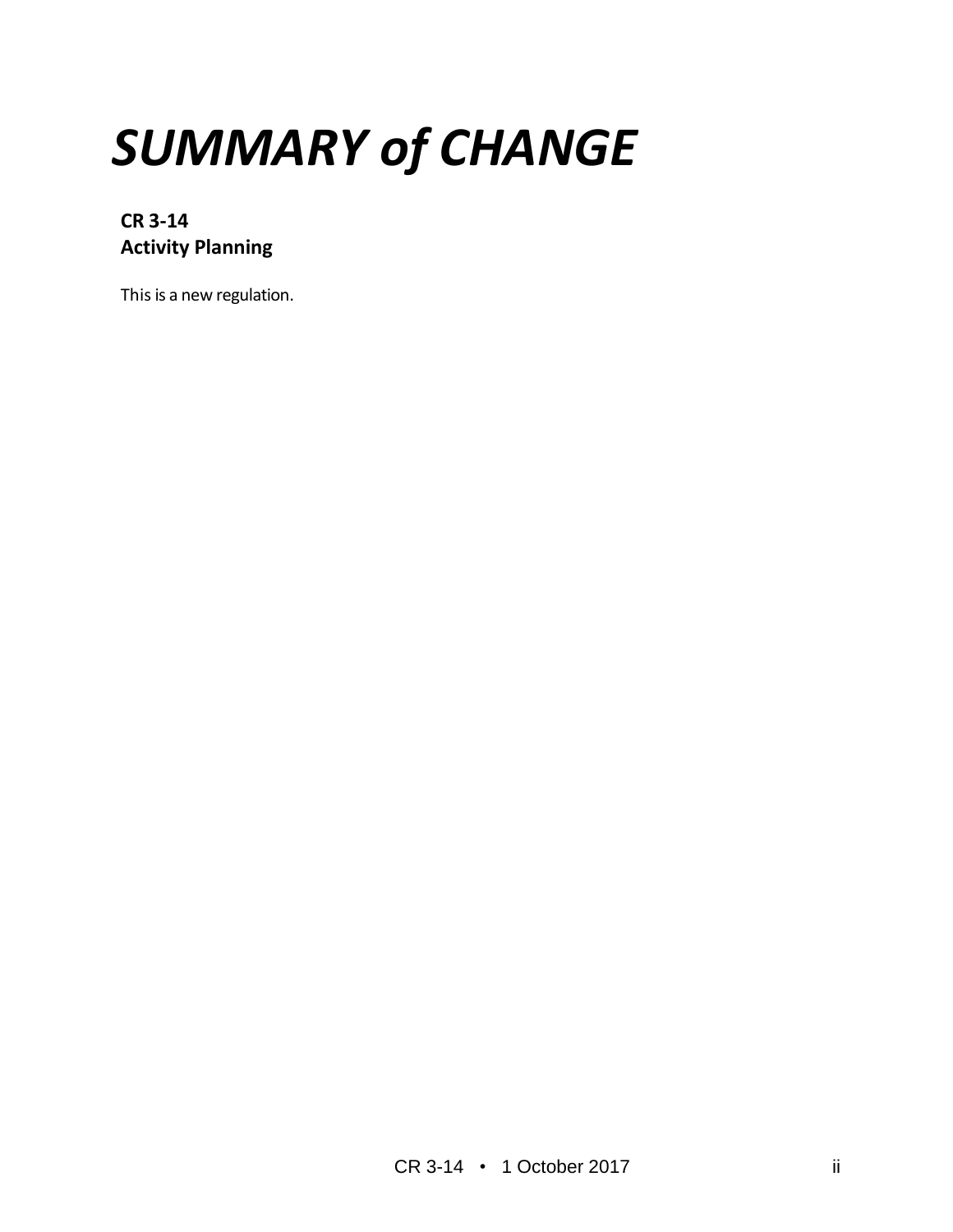### **Effective 1 October 2017**

## **California Cadet Corps**

## **Activity Planning**

By Order of the Adjutant General:

DAVID S. BALDWIN *Major General The Adjutant General*



GRACE E. EDINBORO Colonel, CACC Executive Officer

**History**. This is a new regulation. Its contents supersede the orders formats found in the previous CR 3-13.

**Summary**. This regulation describes the recommended planning process for planning cadet activities, and formats for planning orders.

**Applicability**. This regulation applies to all schools and brigades currently maintaining membership in the CACC, and the HQs and 10<sup>th</sup> Corps Staff.

**Proponent**. The Proponent of this regulation is the Executive Officer, CACC, 10 Sonoma Avenue, Bldg 1301 Camp San Luis Obispo, CA 93505.

#### **Exception Authority**. The

Proponent has the authority to approve exceptions or waivers to this regulation that are consistent with controlling law and regulations.

The Proponent may delegate this approval authority, in writing, to a field-grade HQ, CACC staff officer or State Special Projects Officer.

Requests for exceptions or waivers should include a

problem statement, full justification and analysis, and should be routed through your chain of command to the Proponent.

#### **Supplementation**.

Supplementation of this regulation and establishment of local forms is allowed. Units may conduct planning and publish planning orders in a format which works for them.

#### **Suggested Improvements**.

Users are invited to send comments and suggested improvements in memorandum form directly to the Proponent.

**Distribution**. This regulation is available in electronic media only and is intended for all levels of the CACC organization and is authorized for public distribution.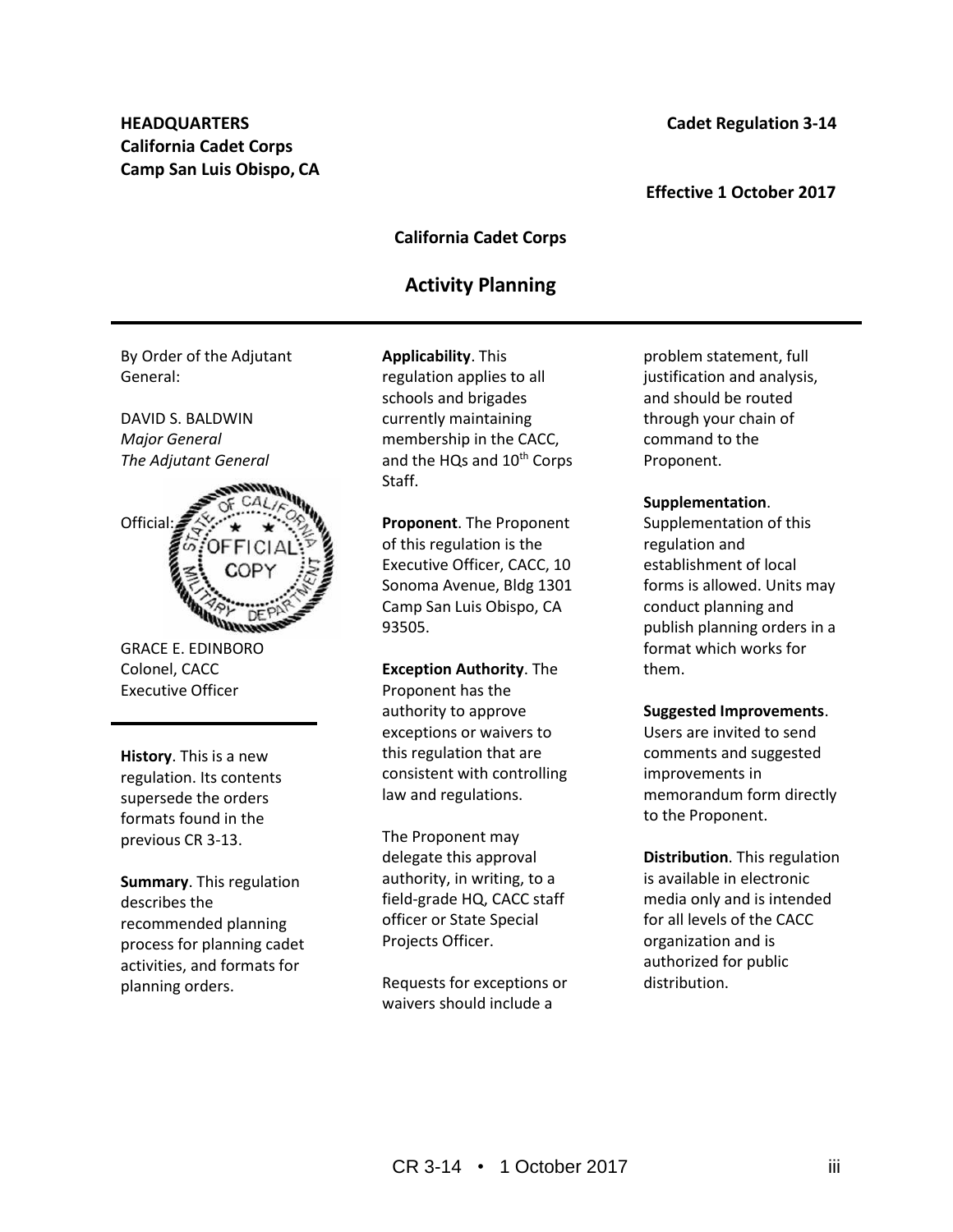## **Contents (Listed by paragraph and page number)**

## **Chapter 1**

**General**

- 1-1. Purpose, *page 1*
- 1-2. Authority, *page 1*
- 1-3. General, *page 1*

## **Chapter 2**

## **Activity Planning**

- 2-1. Planning, *page 2*
- 2-2. Planning Fundamentals, *page 2*
- 2-3. Cadet Activity Planning Process (CAPP), *page 4*
- 2-4. Planning Checklist, *page 4*
- 2-5. Timing, *page 4*

## **Chapter 3**

## **Planning Documents - Orders**

- 3-1. Planning Orders, *page 5*
- 3-2. The Warning Order, *page 5*
- 3-3. The Operations Plan/Order, *page 5*
- 3-4. The Fragmentary Order, *page 6*
- 3-5. Alternatives to Planning Orders, *page 6*
- 3-6. Annexes, *page 6*

## **Appendices**

Appendix A, Planning Checklist, *page 8*

Appendix B, Warning Order Format, *page 10*

Appendix C, Operations Plan/Order Format, *page 12*

Appendix D, Fragmentary Order Format, *page 14*

Appendix E, Annex Format, *page 15*

Appendix F, Task Organization Format, *page 16*

## **Figures**

2-1. Operations Process, *page 3*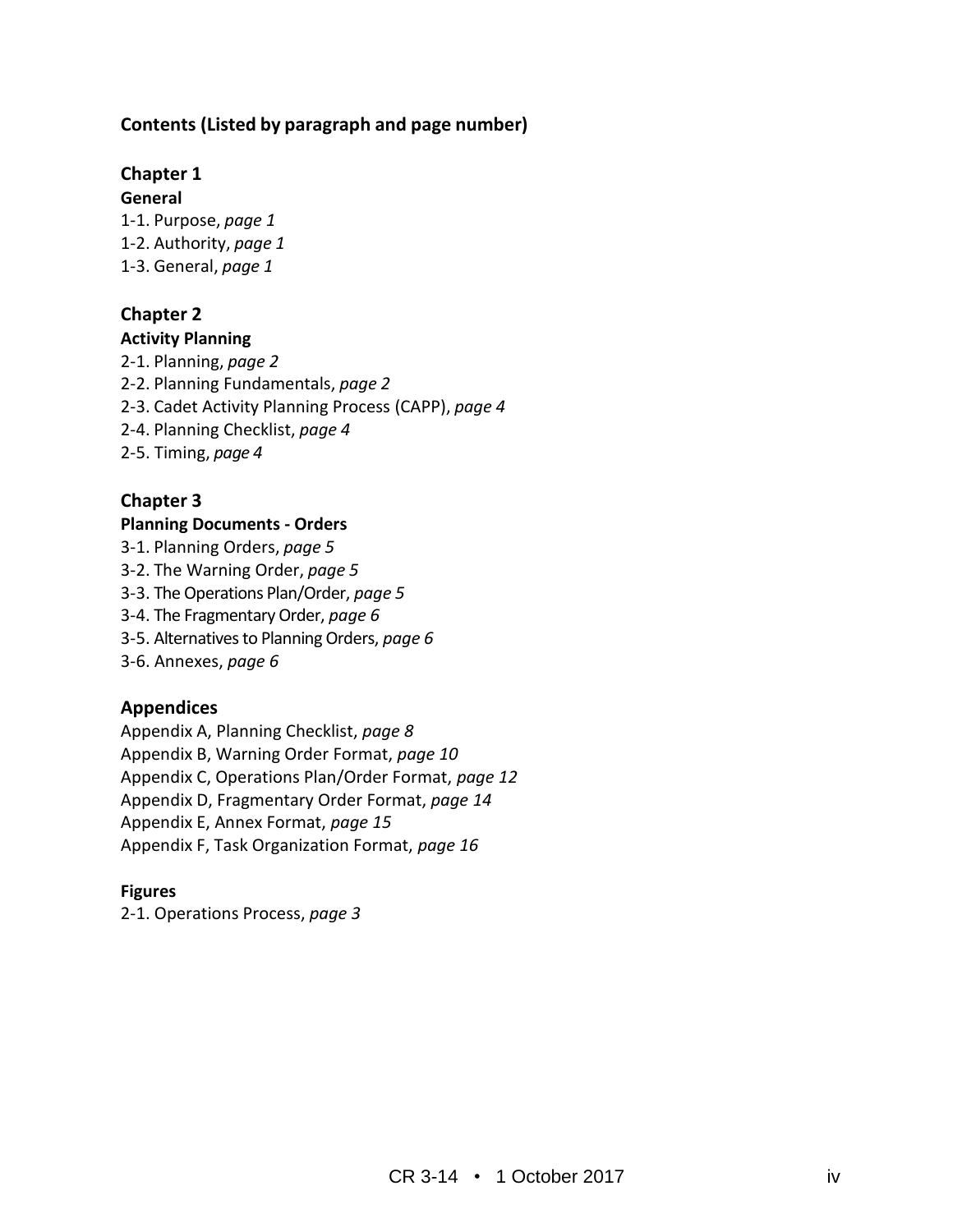## **CHAPTER 1 General**

## **1-1. Purpose.**

This regulation prescribes a recommended process for planning cadet activities. It outlines the use of the Operations Plan/Order (OPLAN/OPORD), the Warning Order (WARNORDRD), the Fragmentary Order (FRAGORD) and when and how to use them.

## **1-2. Authority**.

Section 509 of the California Military and Veterans Code directs that the Adjutant General develop training programs and curricula appropriate and necessary to conduct the California Cadet Corps training program.

## **1-3. General.**

Training outside the classroom is a core component of the CA Cadet Corps curriculum. Units from battalion (school) through corps (state) level conduct activities that reinforce the objectives of the CA Cadet Corps (Leadership, Citizenship, Patriotism, Military Knowledge, Academic Excellence, and Health Fitness & Wellness).

Planning these activities is not just a requirement to have a good activity. Planning itself is a skill that we develop in cadet leaders, and is part of the CACC curriculum. Cadet leaders should be integrally involved in the planning process for every activity, and cadet leaders (commanders and staff members) should usually be any activity's primary planners with guidance from adult leaders.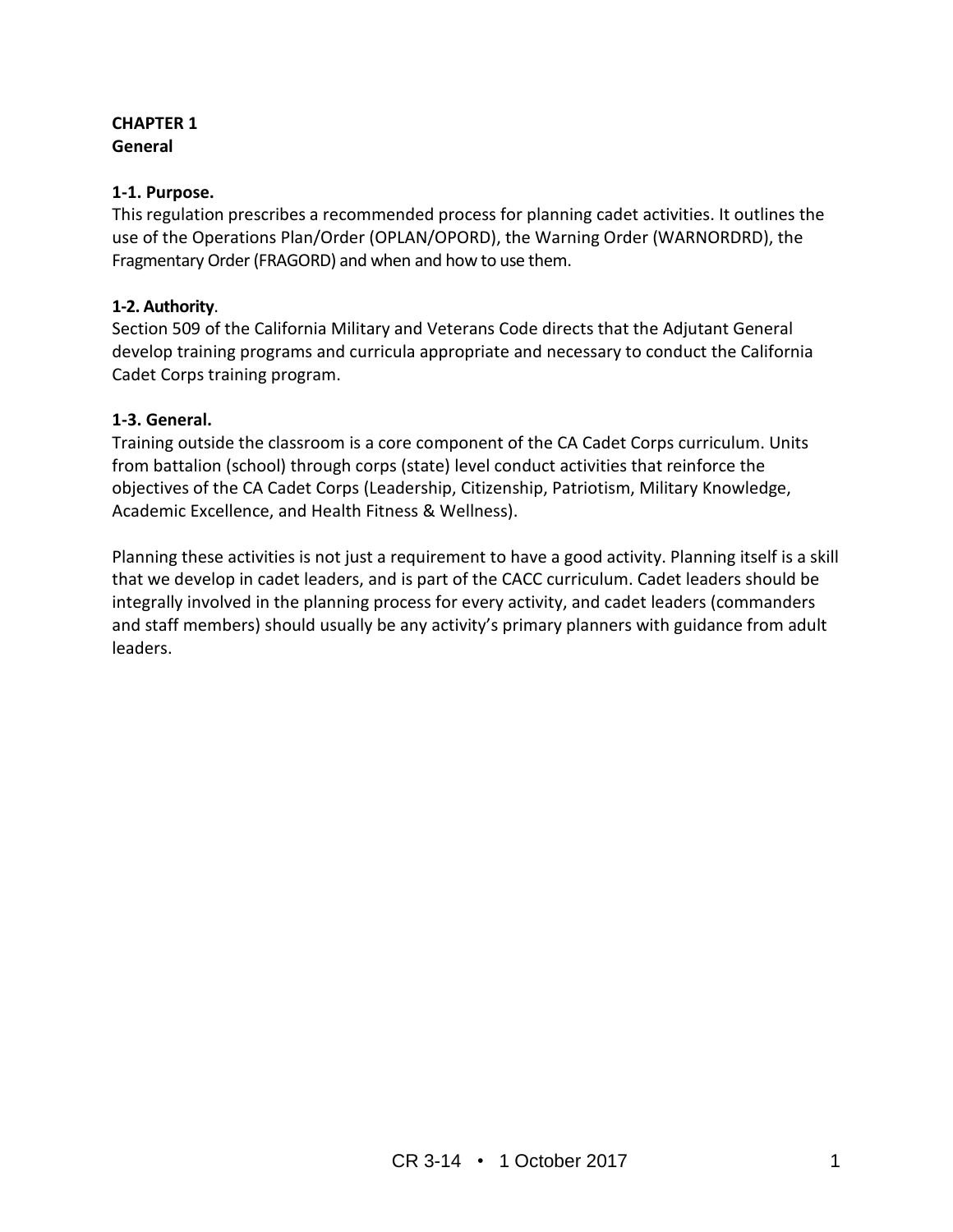## **CHAPTER 2 ACTIVITY PLANNING**

## **2-1. Planning.**

 a. US Army Field Manual 5-0 defines planning as the process by which commanders (and the staff, if available) translate the commander's vision into a specific course of action for preparation and execution, focusing on the expected results. Put another way, planning is the art and science of understanding a situation, envisioning a desired future, and laying out an operational approach to achieve that future. Based on this understanding and operational approach, planning continues with the development of a fully synchronized operation plan or order that arranges potential actions in time, space, and purpose to guide the unit during execution.

 b. Said more simply, the commander develops a vision for the activity, the staff comes up with a plan that will allow them to realize the vision, and they then execute the plan.

 c. A vision in this context answers the question: What does the commander want to accomplish by the end of the activity? This vision is the most important aspect of planning an activity. The commander must express it, and the staff must fully understand it.

 d. For example, we don't do a bivouac just to do a bivouac, or just to award the bivouac ribbon. We do it to conduct field training, to give cadet leaders leadership experiences in a field environment, to bring separate units from the brigade together, and to build cadet morale and esprit de corps.

 e. Once the commander has adequately expressed his/her vision, the staff conducts a planning process that determines how they can accomplish the elements of the commander's vision.

**2-2. Planning Fundamentals**. US Army planning fundamentals are:

- Commanders focus planning
- Planning is continuous
- Planning is time sensitive
- Keep plans simple
- Build flexible plans
- Design bold plans

 a. Commanders focus planning. Commanders must be involved in and provide oversight to the planning process. Planning starts with the commander's vision, and the end result is a plan for the activity approved by the commander. The staff figures out how to turn the commander's vision into a workable plan, but it is the commander's responsibility to see that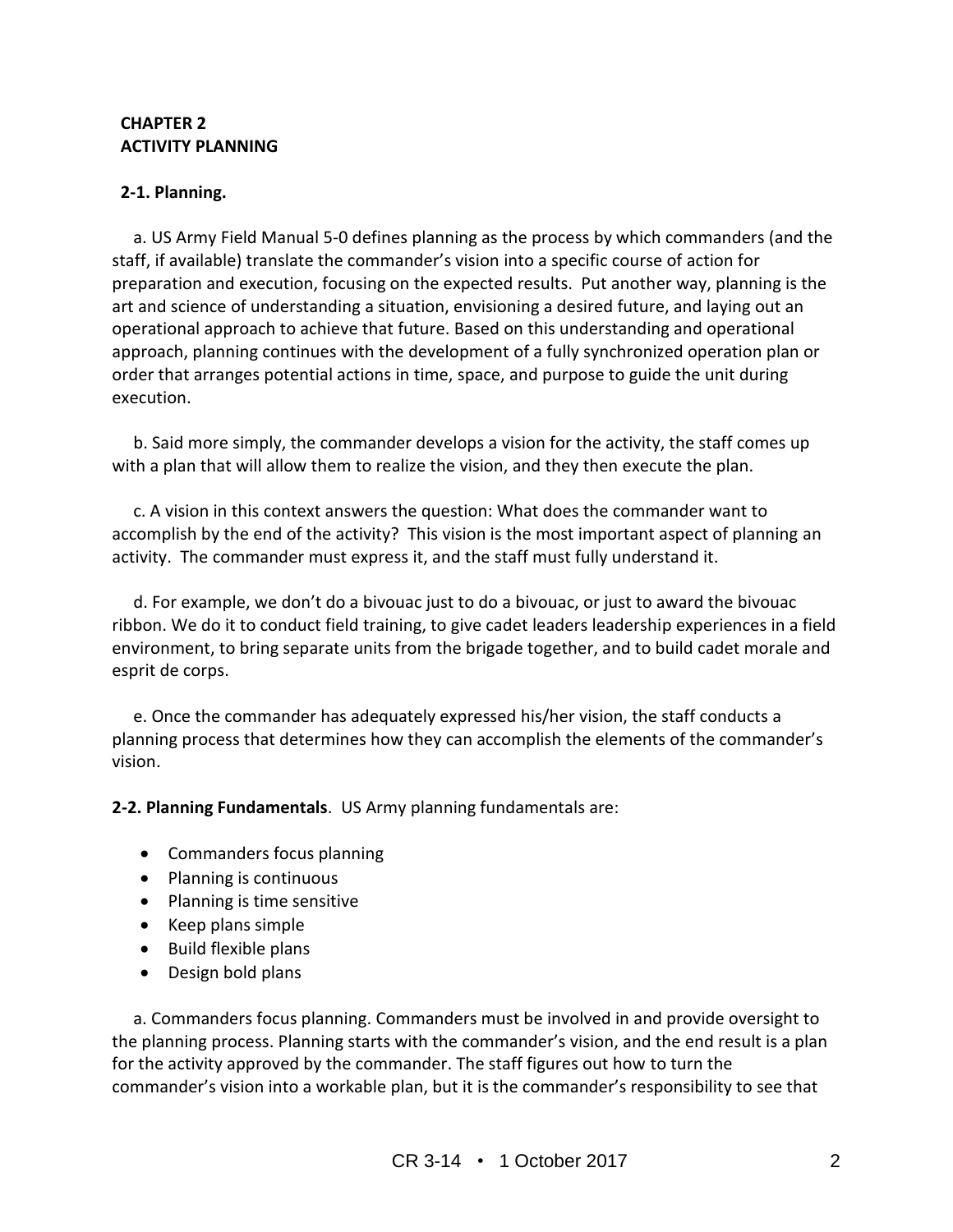the plan reflects his/her intent and to put the plan into operation.

 b. Planning is continuous and cyclic. The operations process is Planning, Preparation, Execution, and Assessment. The commander and staff develop and publish their plan, then implement it. As the situation develops, they must make changes to the plan in order to make the activity successful. A plan rarely survives intact after an activity starts – that's why activities are such a good leadership experience. The commander and staff are always somewhere in the cycle of planning, preparing, executing, and assessing – then planning once again.



## **Figure 2-1 Operations Process**

 c. Planning is time sensitive. The higher level the unit, the earlier a plan must be published. A battalion may be able to publish a plan a couple weeks before an activity. A brigade staff should have an OPORD for a weekend activity a month before the activity, and the 10<sup>th</sup> Corps should have their plan published two months prior to a major state level activity. That doesn't mean that the planning process is done; but the staff moves into the preparation process, and planning starts at the lower levels with the information they get from the higher level plan.

 d. Keep plans simple and build flexible plans. Don't get mired in detail when you write a plan; the detail will change, and you'll find yourself scrapping the plan because it doesn't reflect reality. Put the major pieces in place, and only work the detail once you have all the information. For cadet activities, you rarely know who's coming more than a week or two prior to the activity, and it always changes because cadets don't show when they say they will (or you may allow replacements at the last minute). Don't plan based on names – plan based on subordinate organization or teams and general numbers. Have a process worked out so you know how you'll put in the details once you have them.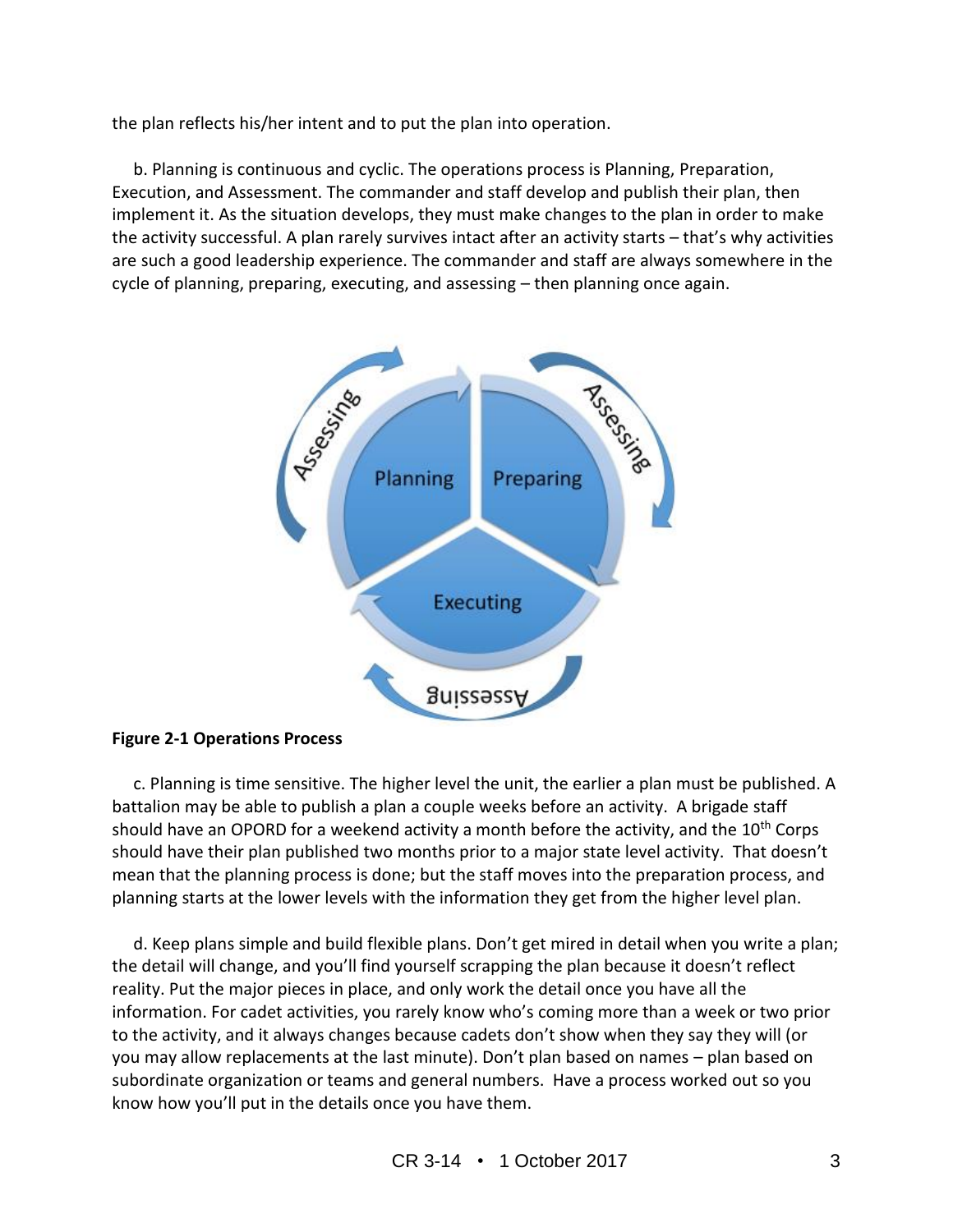e. Design bold plans. One of the great things about the planning process is that it allows you to be creative. Don't just execute the same bivouac plan year after year. Envision new goals you want to accomplish, create dynamic new training that will inspire your participants, and actually plan a new activity. It's much more rewarding than doing the same thing time after time.

## **2.3 Cadet Activity Planning Process (CAPP).**

 a. The Army uses the Military Decision Making Process (MDMP) and Troop Leading Procedures (TLP) to conduct planning and prepare for operations. This works well for combat operations, but not so well for cadet activities. So we have our own process, the Cadet Activity Planning Process. The CAPP has eight steps. The steps are generally sequential, but some will overlap, as one step starts before you've finished the previous step, or different staff members do different tasks within the process. Step 5 has the staff doing parallel planning.

Step 1: Envision the Activity Step 2: Initial Planning Step 3: WARNORDRD/Marketing/Staff Selection Step 4: Detailed Planning Step 5: Support Planning Step 6: Preparation Step 7: Execution Step 8: Assessment

 b. The products of the planning process are the WARNORDRD, the Training Schedule, the OPORD, FRAGORDs as necessary, and the AAR.

## **2.4 Cadet Activity Planning Checklist.**

The CAPP Checklist found in Appendix A is used by cadet staff to ensure they consider all appropriate aspects of the planning process. Not all items on the checklist will apply to every activity, but all should be considered.

## **2.5 Timing.**

Timing plays a huge role in the success of the planning process. If you have a great plan, but it's not complete until the day before the activity, you likely fail. The Army uses the 1/3 2/3 rule – HQs uses 1/3 of the total time available to plan, and gives 2/3 of the time to subordinate units so they can plan and prepare. For an annual cadet activity like a bivouac or drill comp, you know when it's going to be, so you can start planning to give all echelons plenty of time to plan and prepare. Communications is important too. You can have a great plan, but if you don't disseminate it down the chain of command, you fail again. Everyone needs to see the plan and have time to plan and execute their part.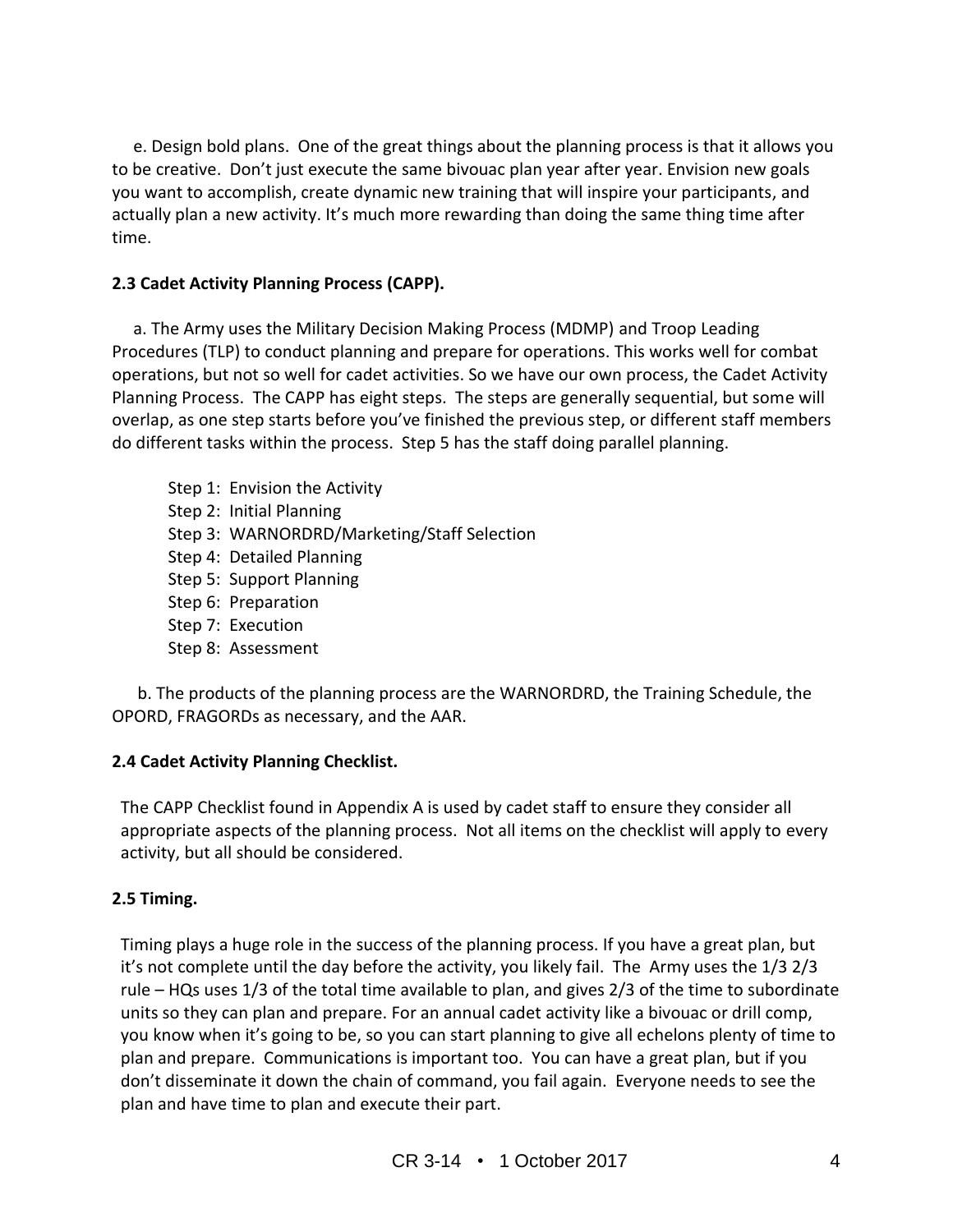## **CHAPTER 3 PLANNING ORDERS**

## **3-1. Planning Orders**.

Planning Orders are the documents that outline the plan. The planning orders that we use in CACC are the WARNORD, occasionally the OPLAN, the OPORD, and FRAGORDs.

## **3-2. The Warning Order (WARNORD).**

 a. The Warning Order is the military equivalent to a Save the Date announcement. An example is found in Appendix B. The WARNORD gives you the format to put out as much information as you have early in the planning process. It is designed to give subordinate units (and individuals) key planning facts and assumptions so that they can conduct parallel planning, or can plan for the activity at their level. The WARNORD is not designed to contain all the information the OPORD will contain. The WARNORD allows students or subordinate schools to get school and parental permission in a timely manner, arrange for chaperones, recruit cadets to attend the activity, arrange for transportation, etc.

- b. Minimum information to be contained in the WARNORDRD:
- Type of Activity Dates Location Requirements to Attend Application Process Events Planned if known Cost Whether transportation is provided Whether meals are provided and cost Staff Selection if planned Key Suspense Dates

The format for a WARNORD is the OPLAN/OPORD format, using only the information you're initially putting out. In lieu of OPLAN or OPORD, type WARNORD in the heading. Appendix B shows an example of a WARNORD.

## **3-3. The Operations Plan/Order (OPLAN/OPORD).**

 a. The OPLAN is a document that completely plans a potential operation. In the military, a staff will develop an OPLAN for a type of operation, or operation in a location of concern (i.e. OPLAN for invasion of North Korea). CACC could produce OPLANs, but it's a lot of work and not really worth the effort. Examples would be a school having an OPLAN for annual bivouacs. The cadet staff would then use the OPLAN to base their planning process off of, and write an OPORD for the bivouac to be conducted in FEB 2019.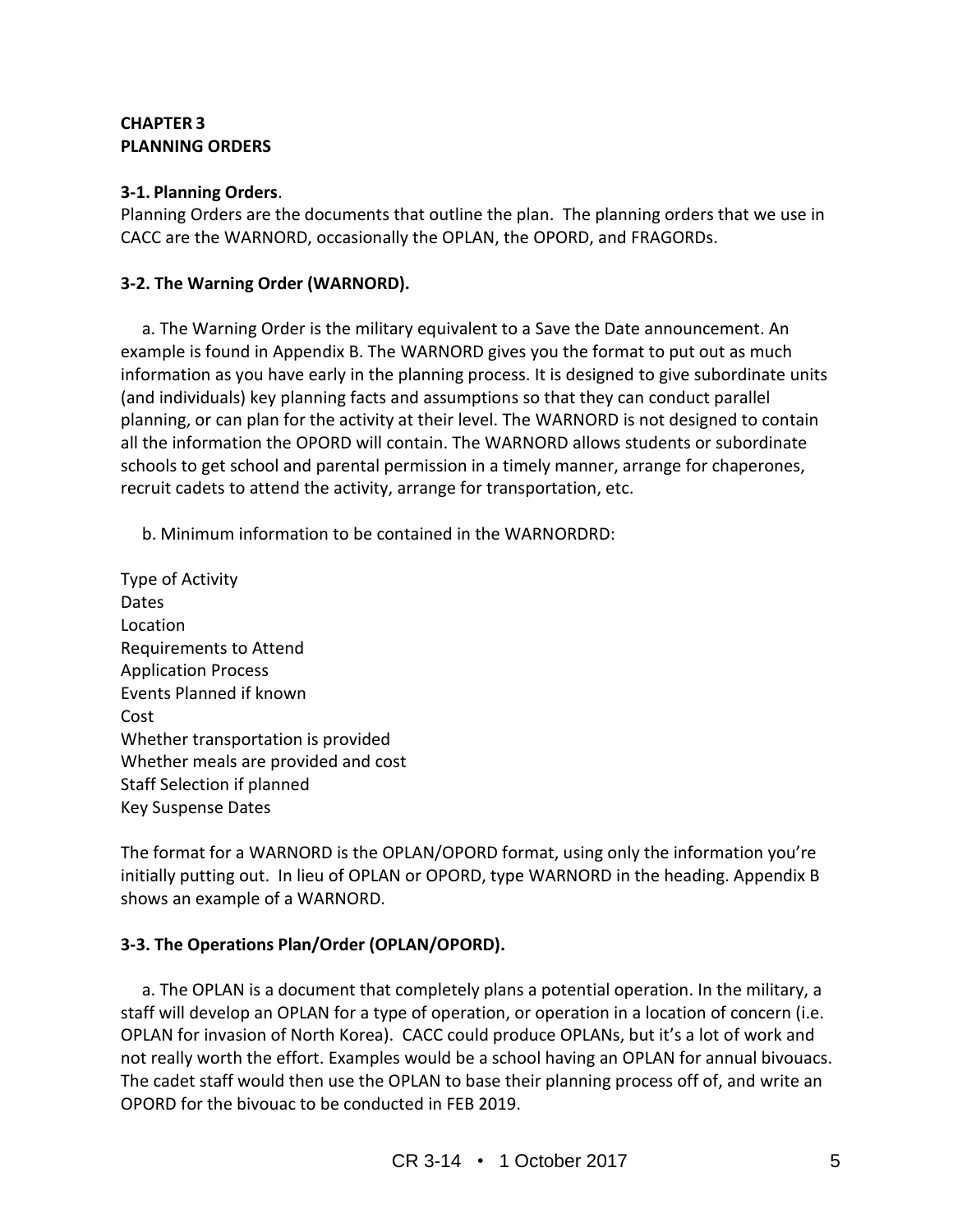b. The OPORD This is a complete plan that contains all the planning details for an activity. Using the format in Appendix C, along with the CAPP Checklist in Appendix A is an acceptable process to use to plan an activity.

c. The OPORD has five paragraphs:

**Situation** Mission Execution Sustainment Command and Signal

## **3-4. The Fragmentary Order (FRAGORD).**

FRAGORD is an order that puts in writing changes to the original plan (as issued in the OPORD). As changes occur, if they need to be disseminated, the command that issued the OPORD issues a FRAGORD. The FRAGORD only contains changes. It does not repeat the parts of the OPORD that have not changed.

## **3-5. Alternatives to Planning Orders.**

 a. Planning Orders are not the only way to disseminate information. Because of their military origin, they can be harder for civilians who aren't familiar with their format to understand. A Commandant, Brigade Advisor, or Cadet Commander may choose to use a simpler, more civilian format to put out information regarding an activity.

 b. An appropriate format to use to disseminate information would be a Memorandum of Instruction (MOI) or a Circular, found in CR 1. As long as you present the information in a logical order, you may adjust these to fit your purpose.

 c. No matter what format you use, you still need to use a logical planning process such as the CAPP to conduct your planning. In lieu of the products listed in the CAPP, you could call these documents enclosures to your MOI or Circular. It doesn't matter what they're called, or even their format. What matters is that you conduct the necessary planning, disseminate the information in a format the recipients understand, and have a plan that enables you to execute your activity.

#### **3-6. Annexes.**

 a. Annexes will be used in CACC OPORDs, as necessary, to show planning details for functional areas. The format is shown in Appendix E. If an annex is not required, "not used" will be stated by the annex letter in the list of annexes at the end of the order. All annexes will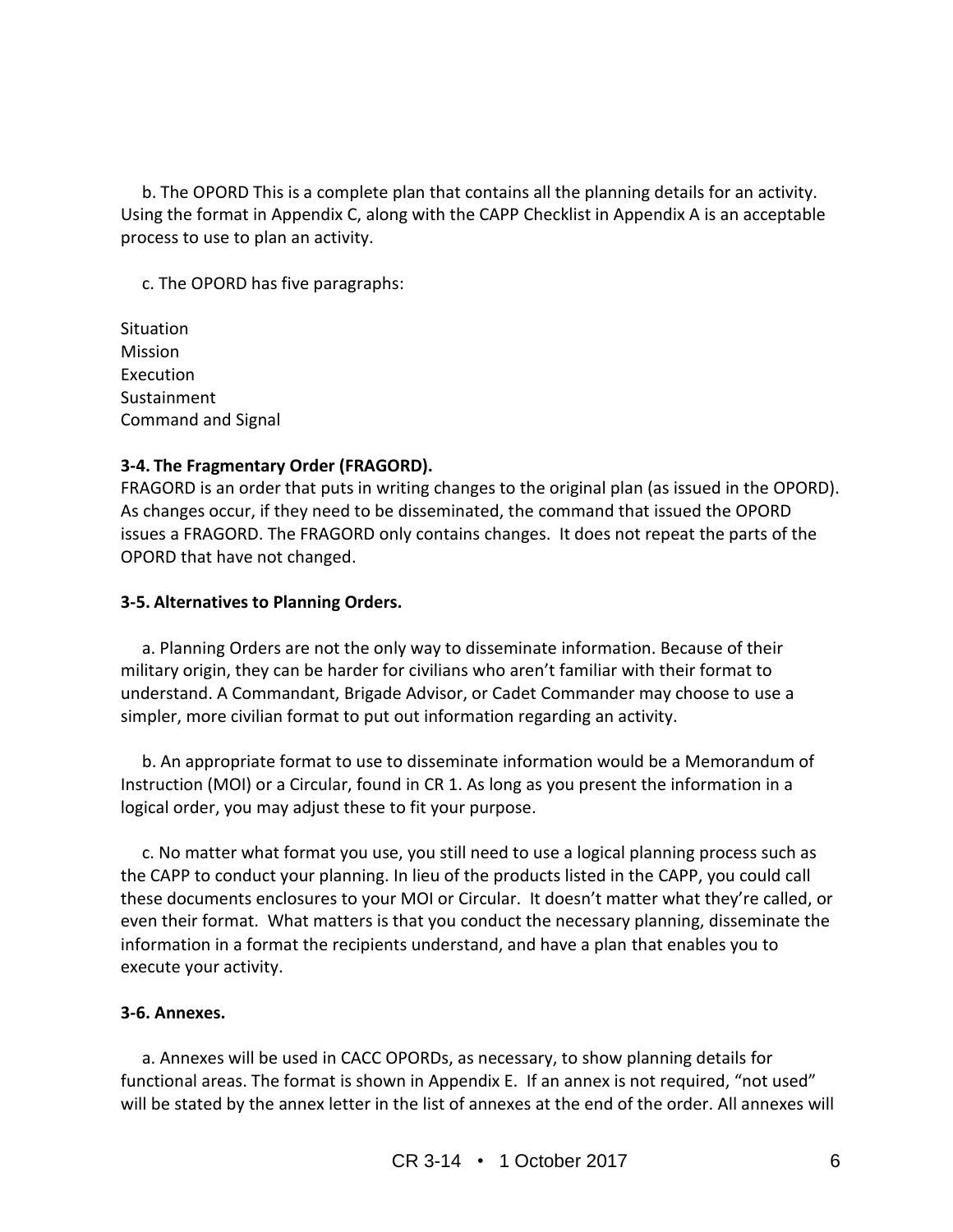be listed, whether used or not. Annexes will provide the information listed in the CAPP checklist, as necessary for the activity. If there is functional area information necessary for an activity that is not listed in the CAPP checklist, put that information in the annex after the listed information.

b. Annexes to be used are:

- A: Task Organization
- B: Command and Control
- C: Administration and Personnel
- D: Security and Safety
- E: Training and Operations
- F: Supply and Logistics
- G: Civic, Public, and Military Affairs
- H: Communications and Computers
- I: Any other needed subject area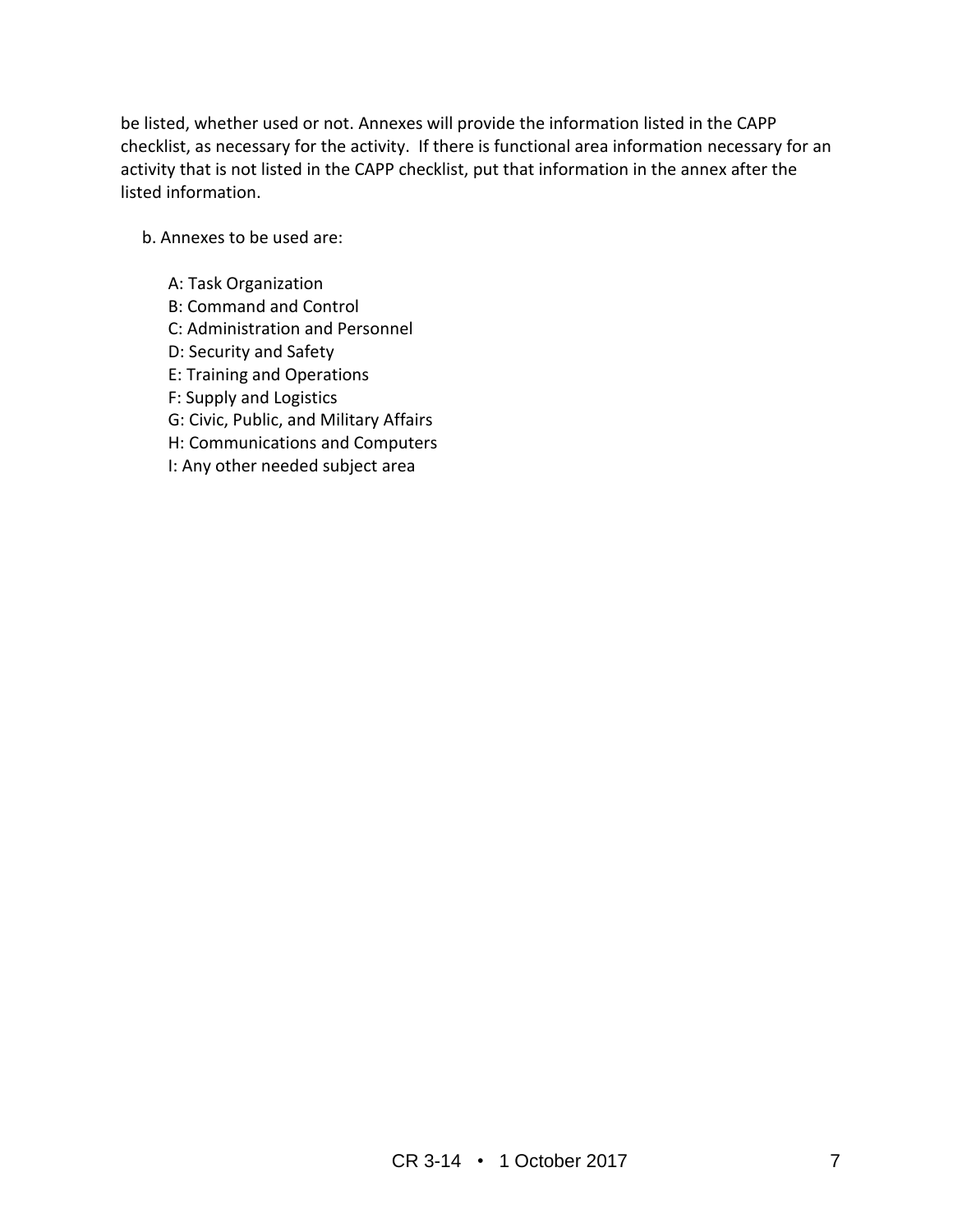## **Appendix A**

## **Cadet Activity Planning Process Checklist**

| # | <b>STEP</b>                                                      | <b>ACTIONS</b>                                                                                                                                            | <b>OPORD</b>           | <b>COMPLETE</b> |
|---|------------------------------------------------------------------|-----------------------------------------------------------------------------------------------------------------------------------------------------------|------------------------|-----------------|
| 1 | <b>Envision the Activity</b>                                     | Schedule the planning process (1/3 - 2/3 Rule)<br>Set Suspense Dates: WARNORD, OPORD,<br>Applications, Registration, Rosters, Equipment<br>Requests, etc. | Para 3                 |                 |
|   |                                                                  | Check Regulations & Higher Cdr Intent                                                                                                                     |                        |                 |
|   |                                                                  | Develop Commander's Vision & Intent                                                                                                                       | Para 3                 |                 |
|   |                                                                  | Intent = Task, Purpose, & End State                                                                                                                       |                        |                 |
|   |                                                                  | Goals (mission oriented)                                                                                                                                  | Para 3                 |                 |
|   |                                                                  | Objectives (SMART) to reach goals                                                                                                                         | Para 3                 |                 |
|   | <b>Initial Planning</b>                                          | <b>Check Continuity Book/File</b>                                                                                                                         |                        |                 |
|   |                                                                  | <b>What: Mission Statement</b>                                                                                                                            | Para 2                 |                 |
|   |                                                                  | Where: Location of the Activity                                                                                                                           | Para 1                 |                 |
| 2 |                                                                  | When: Date of the Activity                                                                                                                                | Para 1                 |                 |
|   |                                                                  | Who: Participants; Staff hired or organic?                                                                                                                | Para 1                 |                 |
|   |                                                                  | Process to hire staff?                                                                                                                                    | Para 3                 |                 |
|   |                                                                  | <b>Product: WARNO</b>                                                                                                                                     |                        |                 |
| 3 | WARNO/Marketing/Staff<br>Selection                               | <b>Issue WARNO</b>                                                                                                                                        |                        |                 |
|   |                                                                  | Publicize the activity                                                                                                                                    |                        |                 |
|   |                                                                  | Hire the Cadet Staff (Command & Support)                                                                                                                  |                        |                 |
|   | <b>Detailed Plan</b>                                             | Who (Units, Trainers)                                                                                                                                     | Annex A                |                 |
| 4 |                                                                  | What (Training Events, Formations, Meals,<br>Personal Time, Missions, Transportation)                                                                     | <b>Tng</b><br>Schedule |                 |
|   |                                                                  | Where                                                                                                                                                     | Tng<br>Schedule        |                 |
|   |                                                                  |                                                                                                                                                           | <b>Tng</b>             |                 |
|   |                                                                  | When                                                                                                                                                      | Schedule               |                 |
|   |                                                                  | Why                                                                                                                                                       | Para 3                 |                 |
|   |                                                                  | How                                                                                                                                                       | Para 3                 |                 |
|   |                                                                  | <b>Product: Training Schedule</b>                                                                                                                         |                        |                 |
| 5 | <b>Support Planning</b><br>(parallel planning by staff sections) | Cmd: Task Organization established (units,<br>chain of cmd)                                                                                               | Annex A                |                 |
|   |                                                                  | <b>Orientation Plan</b>                                                                                                                                   | Annex B                |                 |
|   |                                                                  | How units will be identified                                                                                                                              |                        |                 |
|   |                                                                  | S1: Registration Process                                                                                                                                  | Annex C                |                 |
|   |                                                                  | In-Processing Plan                                                                                                                                        |                        |                 |
|   |                                                                  | <b>Accountability Plan</b>                                                                                                                                |                        |                 |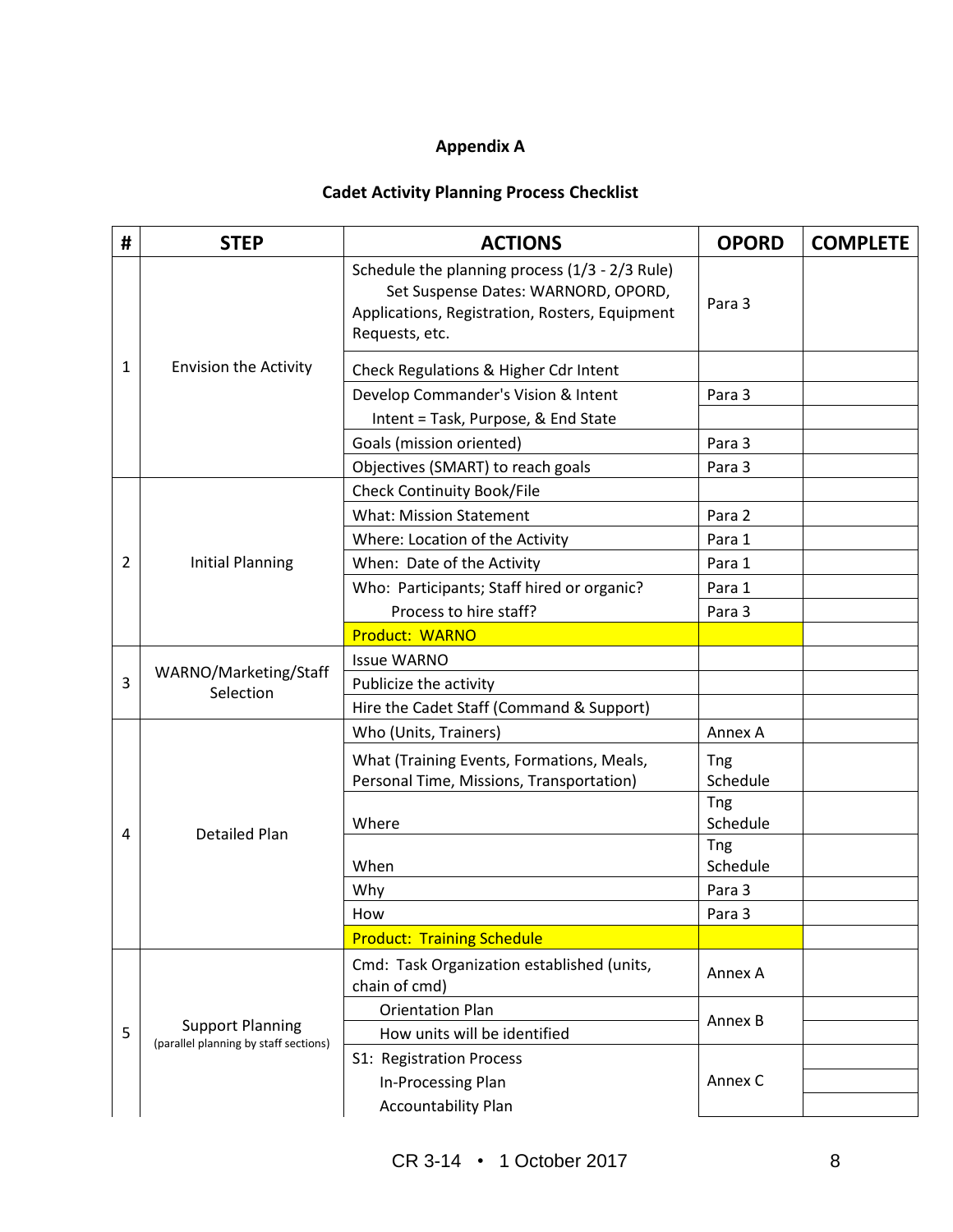|                |             | <b>Morale Activities</b>                     |         |  |
|----------------|-------------|----------------------------------------------|---------|--|
|                |             | Religious Services                           |         |  |
|                |             | Awards<br>S2: Medical Support                |         |  |
|                |             | <b>Risk Assessment</b>                       | Annex D |  |
|                |             |                                              |         |  |
|                |             | Security Plan if needed                      |         |  |
|                |             | S3: Trainers Selected                        |         |  |
|                |             | <b>Training Outlines prepared</b>            |         |  |
|                |             | Facilities locked in                         | Annex E |  |
|                |             | Unit Identity (hats, T-Shirts, colors, etc.) |         |  |
|                |             | Plan for ADVON                               |         |  |
|                |             | Plan for Rear Det                            |         |  |
|                |             | S4: Budget                                   |         |  |
|                |             | Equipment Identified                         | Annex F |  |
|                |             | Supplies Identified                          |         |  |
|                |             | Meal Plan                                    |         |  |
|                |             | <b>Billeting Plan</b>                        |         |  |
|                |             | <b>Transportation Plan</b>                   |         |  |
|                |             | S5: Media Plan (including web site & social  |         |  |
|                |             | media)                                       | Annex G |  |
|                |             | Marketing                                    |         |  |
|                |             | VIP Plan                                     |         |  |
|                |             | S6: Radios: equipment, SOI                   |         |  |
|                |             | Phone/Texting Roster                         | Annex H |  |
|                |             | Computer Plan                                |         |  |
|                |             | <b>Product: OPORD</b>                        |         |  |
|                | Preparation | Put plans into place                         |         |  |
|                |             | Conduct rehearsals                           |         |  |
| 6              |             | Pack, Forms/Formats, Support Schedule        |         |  |
|                |             | <b>Draw Facilities</b>                       |         |  |
| $\overline{7}$ | Execution   | Conduct activity                             |         |  |
|                |             | Adjust plans as needed                       |         |  |
|                |             | Product: FRAGORDs as needed                  |         |  |
| 8              | Assessment  | After Action Review                          |         |  |
|                |             | <b>Continuity File</b>                       |         |  |
|                |             | Product: AAR                                 |         |  |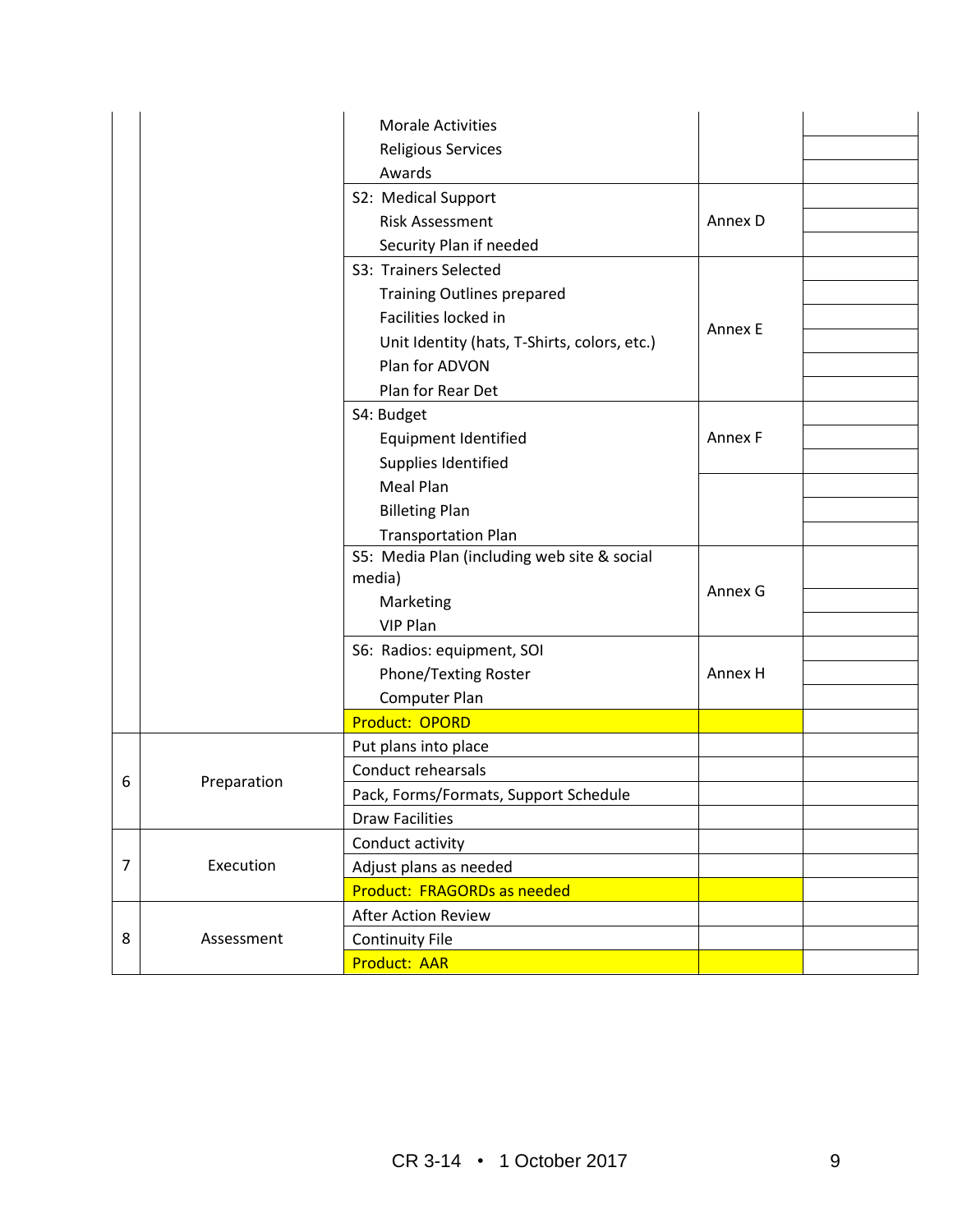## **Appendix B**

## **Warning Order Example**

(For formatting notes, see para 3.2)

CACC-16th Bde 3 SEP 2016

#### **WARNING ORDER 2016-2017-01**

#### **1. SITUATION:**

- a. Name of Event/Operation: 16<sup>th</sup> Bde Fall Bivouac
- b. Dates: 4-6 NOV 2016
- c. Start and End Times: Friday 4 NOV 16 at 1830 hrs/Sunday 6 NOV at 1500 hrs
- d. Location: California State Park (meet at Campsite 17)
- e. Units participating: 16<sup>th</sup> Bde

f. Participation Requirements: All 16<sup>th</sup> Bde cadets in good standing with parental and commandant permission may attend

- g. Training events planned: Land Nav, Archery, Guard Duty, Field Training
- h. Uniform is Class C

**2. MISSION:** 16th Brigade gathers at its annual bivouac at California State Park 4-6 NOV 2016 to conduct field and adventure training in a field environment.

#### **3. EXECUTION:**

a. **Commander's Intent**: 16<sup>th</sup> Brigade will conduct its annual bivouac in a safe and fun manner, while challenging cadets to learn new skills and meet cadets from all schools within the brigade. Cadets will learn to live and work in a field environment, and participate in friendly competition between units.

 b. **Concept of Operations**: The bivouac will focus on three training events: Land Nav, Archery, and Guard Duty. All cadets will compete in the Land Nav and Archery events, which will go toward an overall Honor Unit. All cadets will receive classes on Guard Duty and will perform a shift of Guard Duty to reinforce their General Orders and teach responsibility. All units from the brigade will participate, and we will conduct a morale activity that will bring the cadets from different schools together in a friendly environment.

- c. **Goals**: (these may or may not be included in the WARNORD)
	- i. Goal 1 is for the cadets to run the Land Navigation Course
	- ii. Goal 2 is for the cadets to learn and practice archery
	- iii. Goal 3 is for the cadets to learn Guard Duty and reinforce the use of the 3 General Orders

#### d. **Objectives:** (these may or may not be included in the WARNORD)

80% or more of the cadets will pass the Land Nav Course with a score of 75% or higher.

 100% of participating cadets will learn archery in a safe environment and compete for prizes at the end of the bivouac.

80% of cadets will be able to recite all three of their General Orders by the end of the bivouac.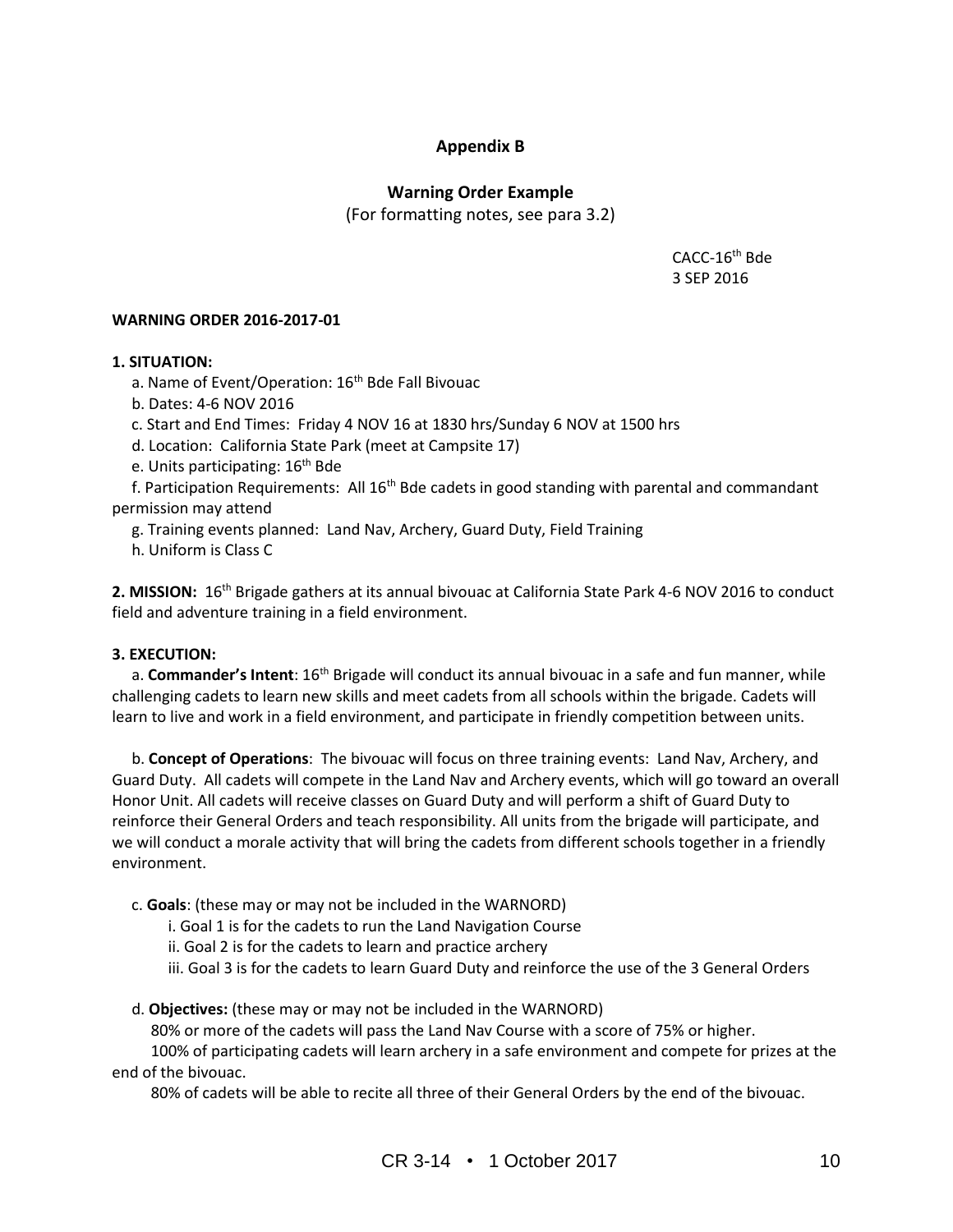e. **Cadet Leaders & Staff Assignments**. The leaders and staff for this bivouac will be put together from applicants from throughout the brigade. All battalions are encouraged to have cadets apply. Positions available are Deputy Commander, Company Commanders, Platoon Leaders, Assistant Staff Officers (S1 thru S6), Staff NCOs (S1 thru S6), HHC Commander and 1SG, Land Nav and Archery Instructors. Brigade Commander, CSM, XO, and primary staff will be from the existing Brigade Staff. To apply, cadets should send an email to C/MAJ Jones at [john.jones@cacadets.org.](mailto:john.jones@cacadets.org) Suspense for applications is 15 SEP 2016.

 f. **Application Process**: Battalion S1s will submit a roster of cadets attending NLT 15 OCT 2016. Roster will include rank, name, emergency point of contact, food allergies, physical limitations, gender, and age. Submit to Bde S1. Please list all adults participating on your rosters as well.

g. There is no **cost** for this activity. Budget provided by School District.

#### h. **Key Suspense Dates**:

15 SEP: Staff Applications to C/MAJ Jones

- 01 OCT: Bde will publish OPORD
- 15 OCT: Bn Rosters to Bde S1

 i. **More**: Include any critical information not already listed that is necessary to know to plan for this activity.

#### **4. SUSTAINMENT**:

- a. Meals will be provided at no cost to the individual or school
- b. Transportation is the responsibility of the school
- c. Billeting will be in tents (provided by  $16<sup>th</sup>$  Bde). Individuals must bring sleeping bag

#### **5. COMMAND and CONTROL**:

- a. Cadet Commander for this activity will be the Bde Cdr, C/LTC Morales
- b. Cadet CSM for this activity will be the Bde CSM, C/CSM Chang
- c. Brigade Advisor: MAJ Ivanoff
- d. Questions may be addressed to the Bde Staff through normal channels.

#### **ACKNOWLEDGE**:

#### Morales C/LTC

#### **DISTRIBUTION**:

BDE Advisor BDE SPO BDE CDR & Staff BN CDRs & Staff All Commandants District Vice Superintendant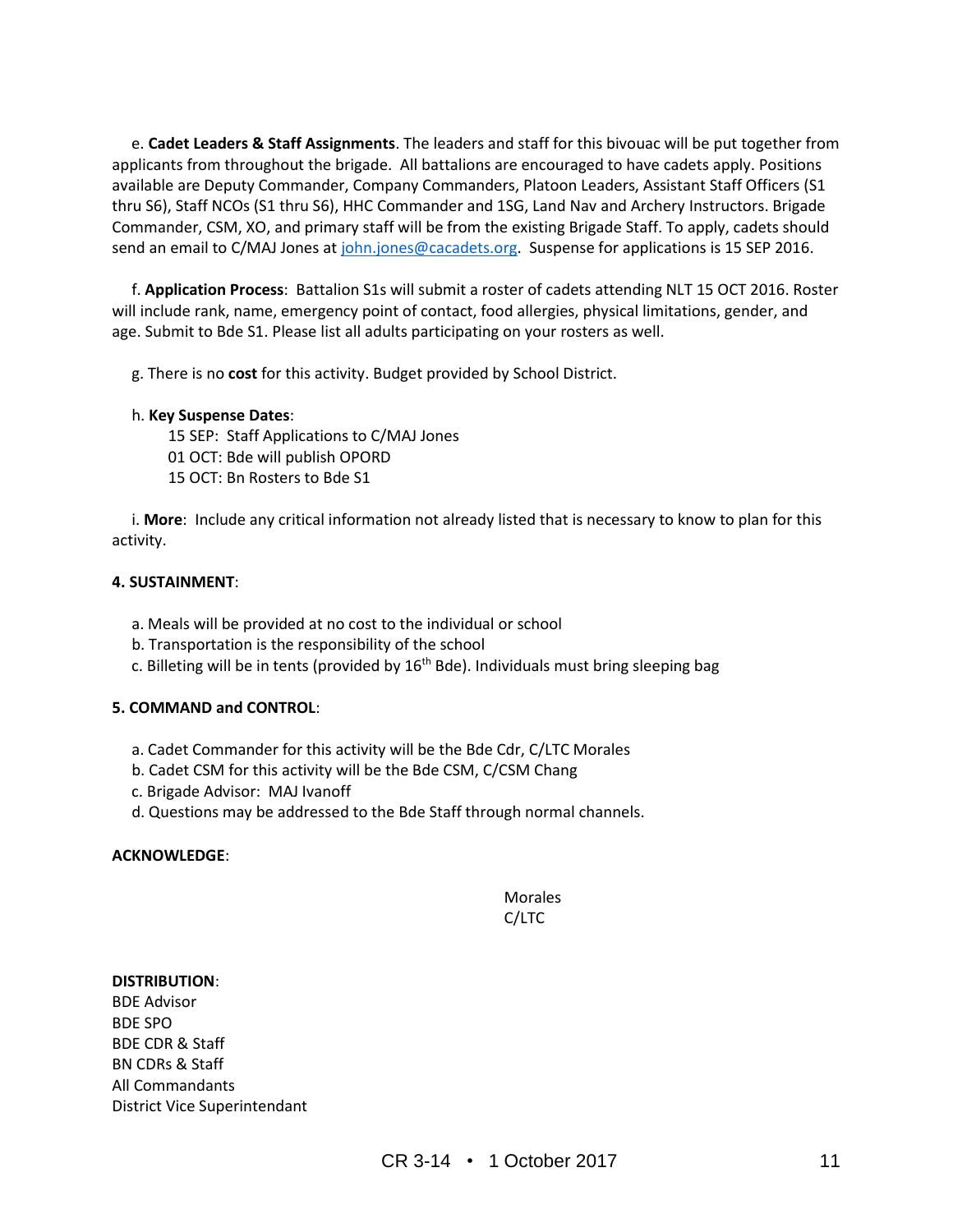## **APPENDIX C**

#### **OPERATIONS PLAN/ORDER (OPLAN/OPORD) FORMAT**

 Issuing headquarters (CACC-\_\_\_) Date-time of issue

**OPERATION PLAN or ORDER \_\_\_\_\_\_\_\_** (SY-#; e.g. 2016-2017-01)

#### **1. SITUATION:**

a. Name of Event/Operation:

b. Dates:

c. Start and End Times:

d. Location:

 e. Units participating: (list schools with Bn numbers unless entire brigade is participating in which case list the Brigade #):

f. Participation Requirements:

g. Uniform:

h. Advance Party: Who, When, Transportation, Major Tasks, OIC/NCOIC

i. Rear detachment: Who, Until When, Transportation, Major Tasks, OIC/NCOIC

**2. MISSION:** (one sentence): Should cover who, what, when, where, and why.

#### **3. EXECUTION:**

 a. Commander's Intent: (clear concise statement of what the activity will accomplish, defining success. Answer the WHY of the activity)

 b. Concept of Operations: (HOW the unit will accomplish the mission; should cover tasks, purpose, and end state)

c. Goals: (major things the commander wants to accomplish)

i. Goal 1

ii. Goal 2

iii. Goal 3

 c. Objectives (measurable results you expect to see; use SMART Objective format: Specific, Measurable, Attainable, Realistic, and Time-driven.

d. Major Training Events:

i.

ii.

iii. (use as many sub-paragraphs as needed)

 e. Phases of the Operation: (break down the activity into phases. i.e. ADVON; Arrival/Set Up; Training; Breakdown; Transportation Home. These will be further detailed in Annex E)

i. Phase I:

ii. Phase II:

iii. Phase III:

iv. Phase IV:

v. Phase V:

f. Process to Hire Staff:

g. Outline of Preparation Phase – what needs to happen before the activity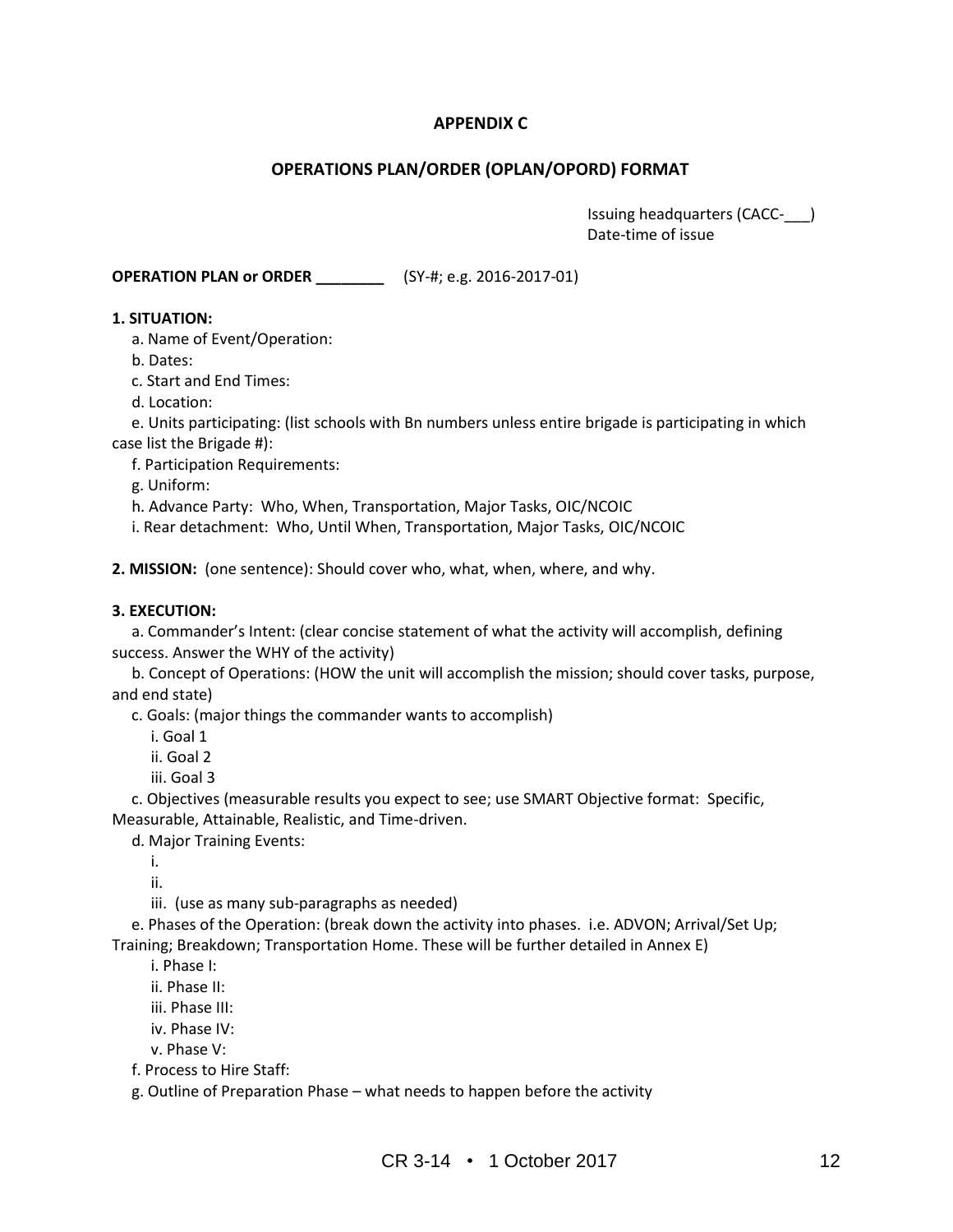h. Coordinating Instructions: (list here any instructions and tasks that apply to more than one unit. i.e. How to Apply, Required rosters, things subordinate units need to know or do to prepare).

 i. More: Include any critical information not already listed in your OPORD that is necessary to know to plan or execute this activity.

#### **4. SUSTAINMENT:**

- a. Meals
- b. Transportation
- c. Billeting
- d. Equipment required and source

#### **5. COMMAND & CONTROL:**

- a. Chain of Command for the activity
- b. Point of Contact for questions

**ACKNOWLEDGE**: (subordinate commanders who receive this plan reply that they have it)

Commander's Last Name Commander's Rank

**ANNEXES**: (each of these Annexes will cover the items in the CAPP Checklist)

- A: Task Organization
- B: Command and Control
- C: Administration and Personnel
- D: Security and Safety
- E: Training and Operations
- F: Supply and Logistics
- G: Civic, Public, and Military Affairs
- H: Communications and Computers

**DISTRIBUTION**: (list the people by position who need to receive this order) HQ, CACC (for 10<sup>th</sup> Corps orders) Commandant Personnel Bde Staff Bn Cdrs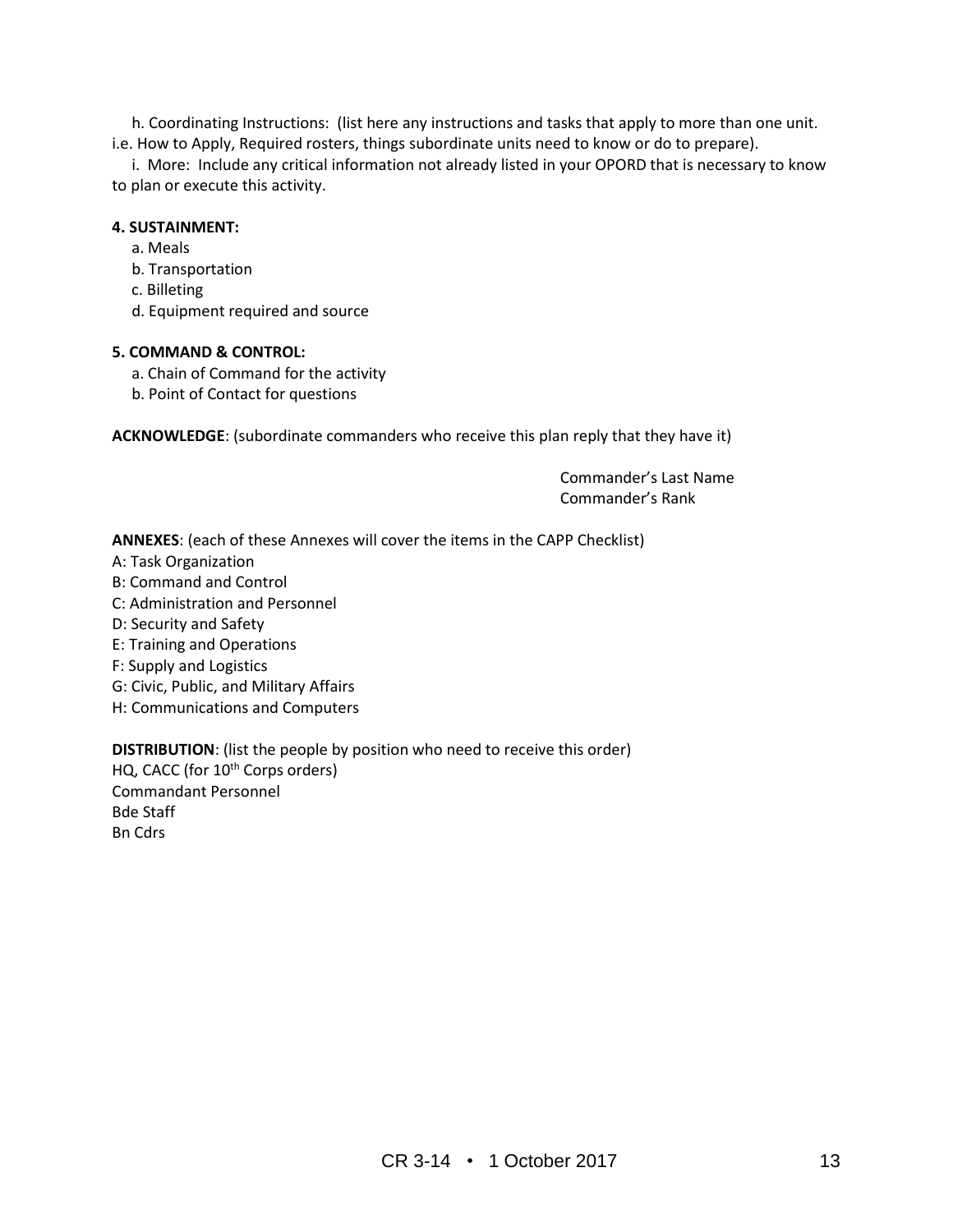## **APPENDIX D**

#### **FRAGMENTARY ORDER (FRAGORD) FORMAT**

Issuing headquarters (CACC-\_\_\_) Date-time of issue

**FRAGMENTARY ORDER \_\_\_\_\_\_\_\_** *(start at 1 for each OPORD)*

**References:** *List the order being modified. For example* CACC-16 OPORD # 2016-2017-01

**1. SITUATION:** *Include any changes to the existing order, or state "No change".* 

**2. MISSION:** *State "No change"*

**3. EXECUTION:** *Include any changes or state "No change"*

**4. SUSTAINMENT:** *Include any changes or state "No change"*

**5. COMMAND and CONTROL:** *Include any changes or state "No change"*

*Include any sub-paragraphs that contain a change to the original OPORD.*

**ACKNOWLEDGE**: (subordinate commanders who receive this plan reply that they have it)

Commander's Last Name Commander's Rank

**OFFICIAL:**

[Authenticator's Name – usually the S3] [Authenticator's Position]

**ANNEXES**: (list any that contain changes)

**DISTRIBUTION**: (list the people by position who need to receive this order)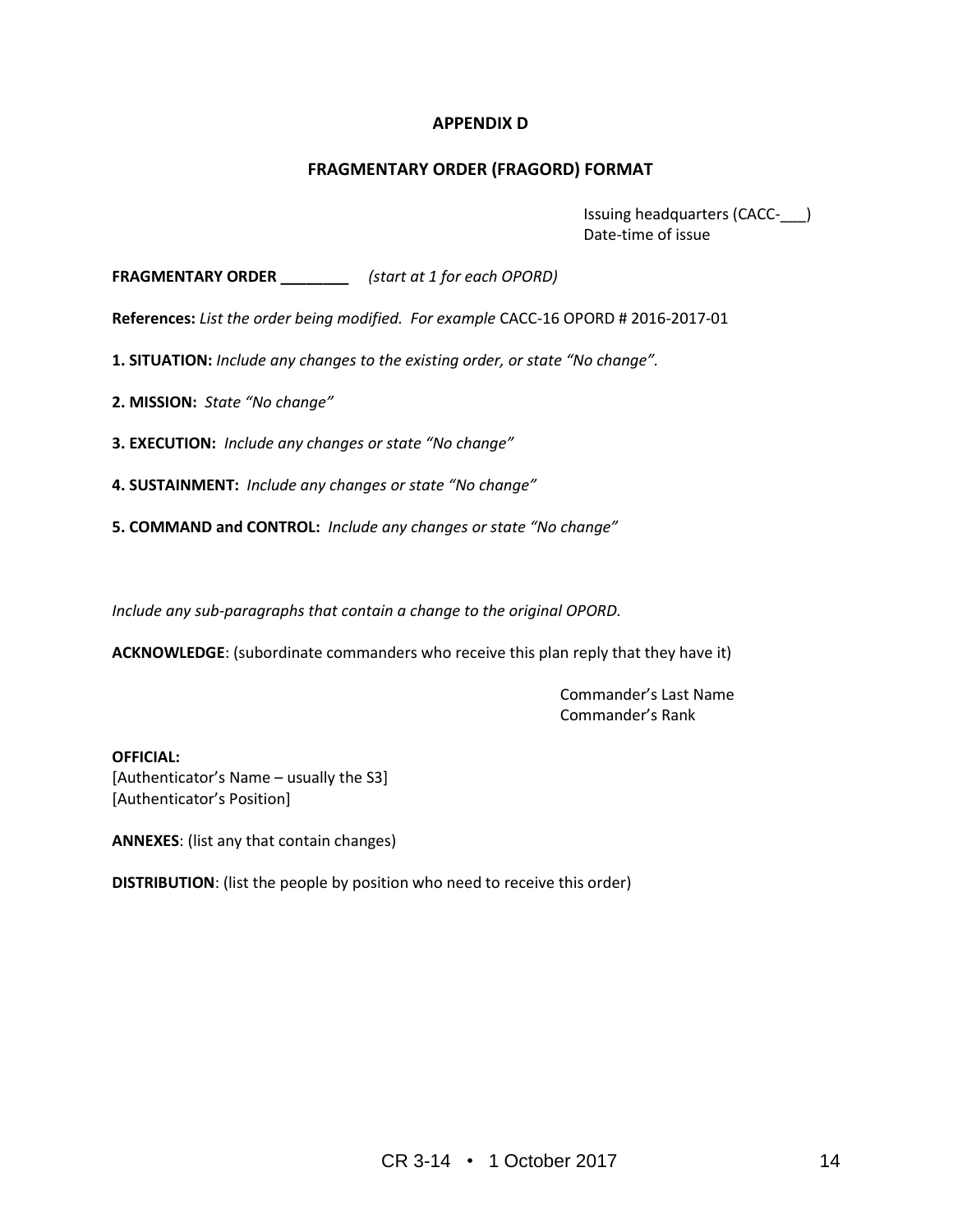## **APPENDIX E**

#### **ANNEX FORMAT**

 Issuing headquarters (CACC-\_\_\_) Date-time of issue

**ANNEX** *use letter and title from para 3-6b* to *list OPORD HQs & # (i.e.* CACC-16 OPORD #2016-2017-01*)*

**1. SITUATION:** *Include information affecting the functional area that paragraph 1 of the OPLAN/OPORD does not cover or that needs to be expanded.* 

**2. MISSION:** *State the mission of the functional area in support of the base plan or order.*

**3. EXECUTION:** *List a separate paragraph for each of the planning factors listed in the CAPP Checklist. For example, for Annex C (Administration & Personnel), paragraphs would be:*

- a. Registration Process
- b. In-Processing Plan
- c. Accountability Plan
- d. Morale Activities
- e. Religious Services
- f. Awards

**4. SUSTAINMENT:** *Identify priorities of sustainment for functional area key tasks and specify additional instructions as required.* 

#### **5. COMMAND and CONTROL:**

a. Command. *State the location of key functional area leaders.* 

 b. Liaison Requirements. *State the functional area liaison requirements not covered in the base order, if any (i.e. do units need to establish a liaison with their S1 to the Bde S1?)*

c. Signal. *Address any functional area-specific communications requirements or reports.*

**ACKNOWLEDGE**: *(subordinate commanders who receive this plan reply that they have it)*

Commander's Last Name Commander's Rank

#### **OFFICIAL:**

[Authenticator's Last Name – usually the S3 or person writing the order] [Authenticator's Position]